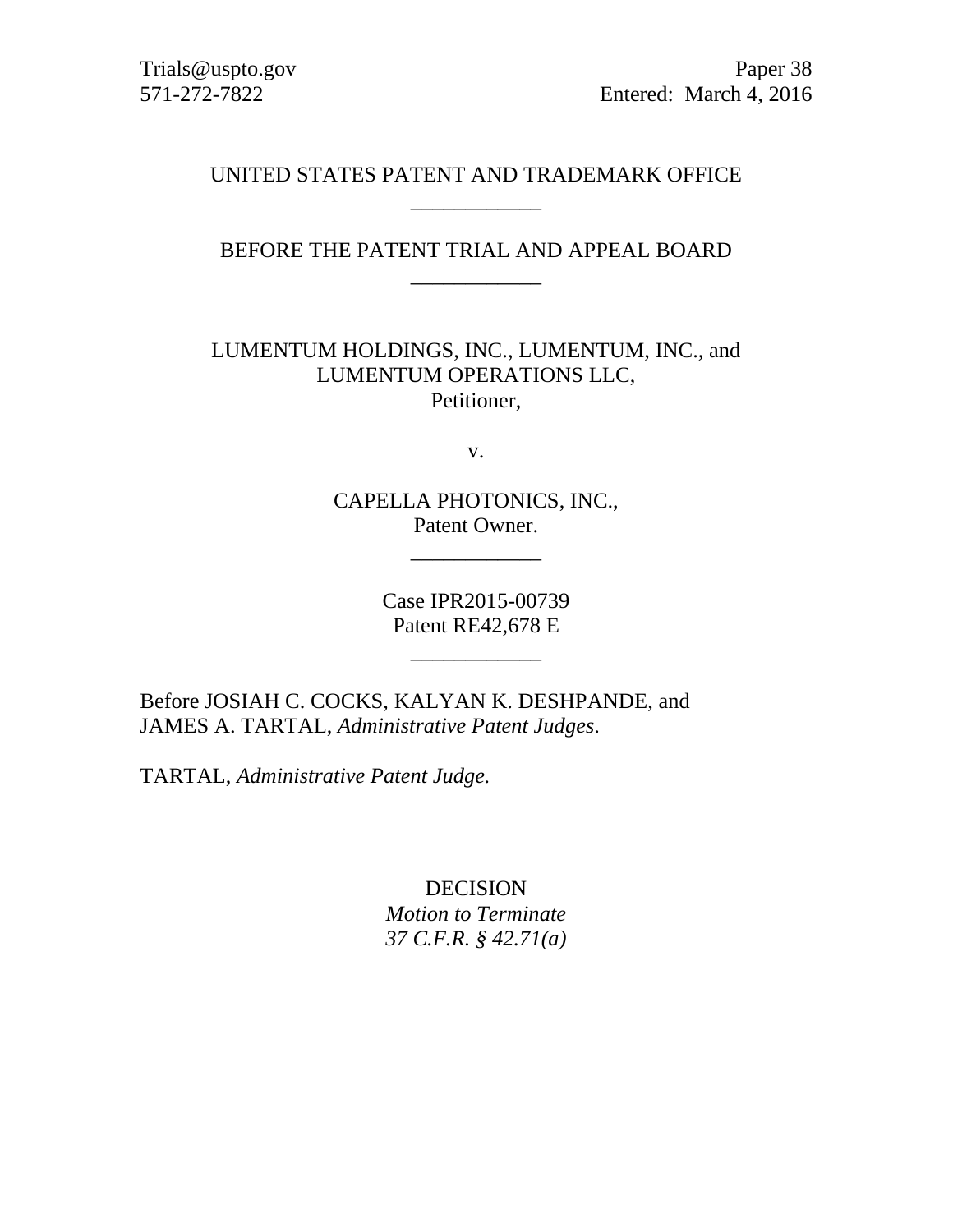Patent Owner Capella Photonics, Inc. was authorized to file a motion to terminate "limited only to Patent Owner's contention that the Board lacked jurisdiction to institute *inter partes* review in this proceeding." Paper 31, 5. Patent Owner filed a Motion to Terminate, and, as the moving party, has the burden of proof to establish that it is entitled to the requested relief, here, termination of the proceeding. Paper 35 ("Motion" or "Mot."), *see also* 37 C.F.R. § 42.21(c). Upon consideration of Patent Owner's arguments, for the reasons discussed below, the Motion is *denied*.

By way of background, the Petition was filed on February 14, 2015, and identified JDS Uniphase Corporation ("JDSU") as the petitioner and real party-in-interest. Paper 1, 1. During late July and early August, 2015, as part of a reorganization, JDSU was renamed Viavi Solutions Inc. ("Viavi"). Ex. 1048, 345. Additionally, certain assets and obligations associated with communications and commercial optical products were spun out to Lumentum Holdings Inc., Lumentum, Inc. and Lumentum Operations LLC. Paper 21, 1–5; Ex. 1048, 2–3 (stating that pursuant to a series of agreements entered July 31, 2015, Viavi transferred certain business segments to Lumentum Holdings Inc. pursuant to a distribution effective August 1, 2015).

On August 25, 2015, a decision instituting trial in this proceeding was entered. Paper 7. On September 15, 2015, an updated mandatory notice was filed stating that, as a result of a reorganization involving JDSU, the real parties-in-interest to this proceeding are now Lumentum Holdings Inc., Lumentum, Inc. and Lumentum Operations LLC. Paper 10. Petitioner's updated mandatory notice was not filed within 21 days of the change in

2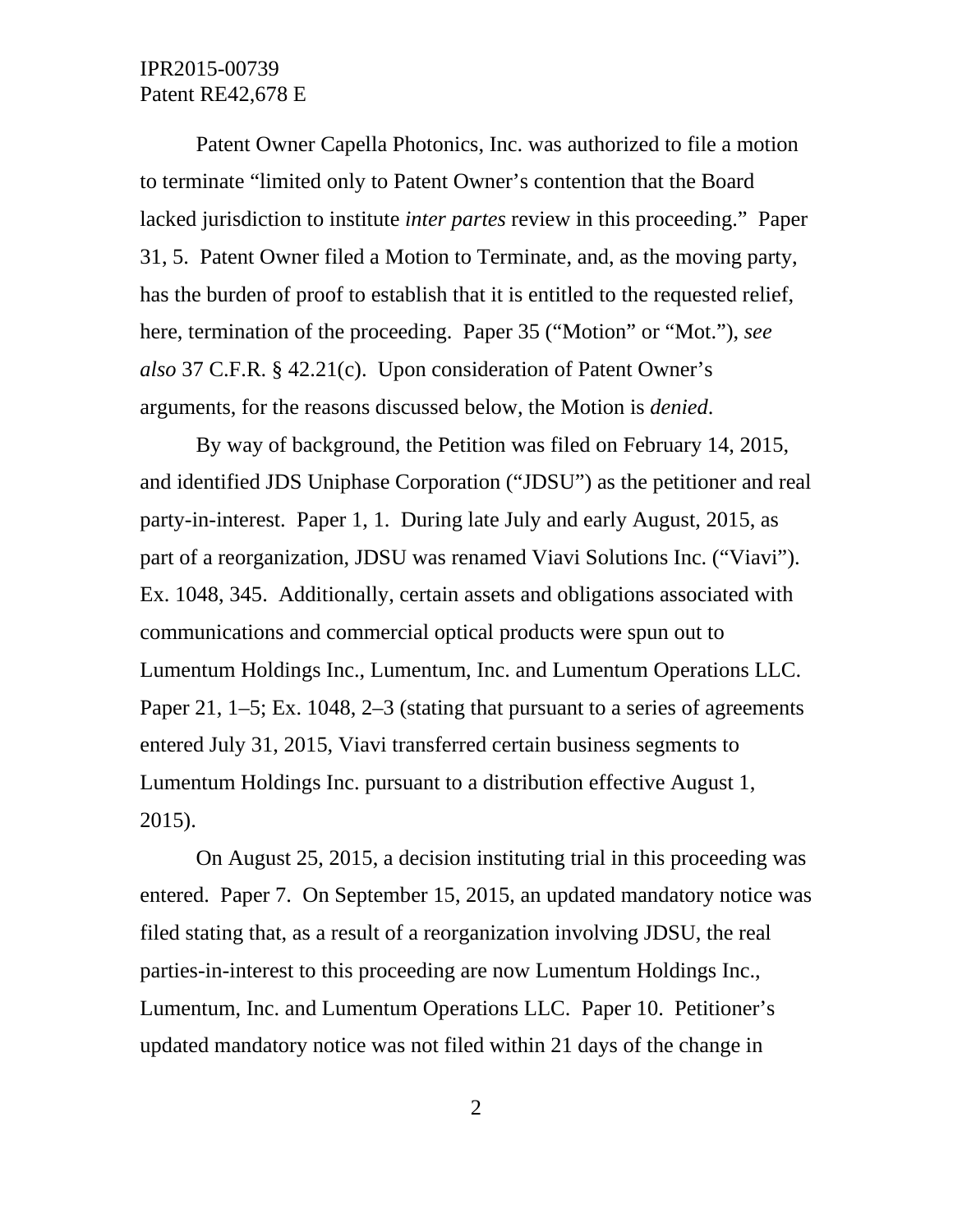name of the real parties-in-interest, as required by 37 C.F.R. §42.8(a)(3). On January 15, 2016, we conducted a teleconference with the parties in response to a request by Petitioner to re-caption the proceeding to reflect the change in name of the real parties-in-interest. During that call we authorized Petitioner to file a motion to re-caption the proceeding, and accepted Petitioner's late-filing of the updated mandatory notice. *See* 37 C.F.R. §42.5(c)(3). On January 22, 2016, Petitioner filed a Motion to Re-Caption the Proceeding (the "Re-Caption Motion"). Paper 21. Patent Owner did not oppose the Re-Caption Motion. The Re-Caption Motion was granted on January 29, 2016. Paper 27. During a teleconference on February 2, 2016, Patent Owner conceded that it has no evidence to dispute the identification of the real parties-in-interest provided by Petitioner.

Patent Owner contends that "Petitioner failed to meet its statutory requirements under  $\S 312(a)(2)$  and that the petition was incomplete," and reasons that "[s]ince the Board should not have considered the petition when it instituted review, this proceeding should be terminated." Mot. 1. We disagree.

The statutory provision at issue, 35 U.S.C. § 312(a), states:

A petition filed under section 311 may be considered only if-

(1) the petition is accompanied by payment of the fee established by the Director under section 311;

(2) the petition identifies all real parties in interest;

(3) the petition identifies, in writing and with particularity, each claim challenged, the grounds on which the challenge to each claim is based, and the evidence that supports the grounds for the challenge to each claim, including-

(A) copies of patents and printed publications that the petitioner relies upon in support of the petition; and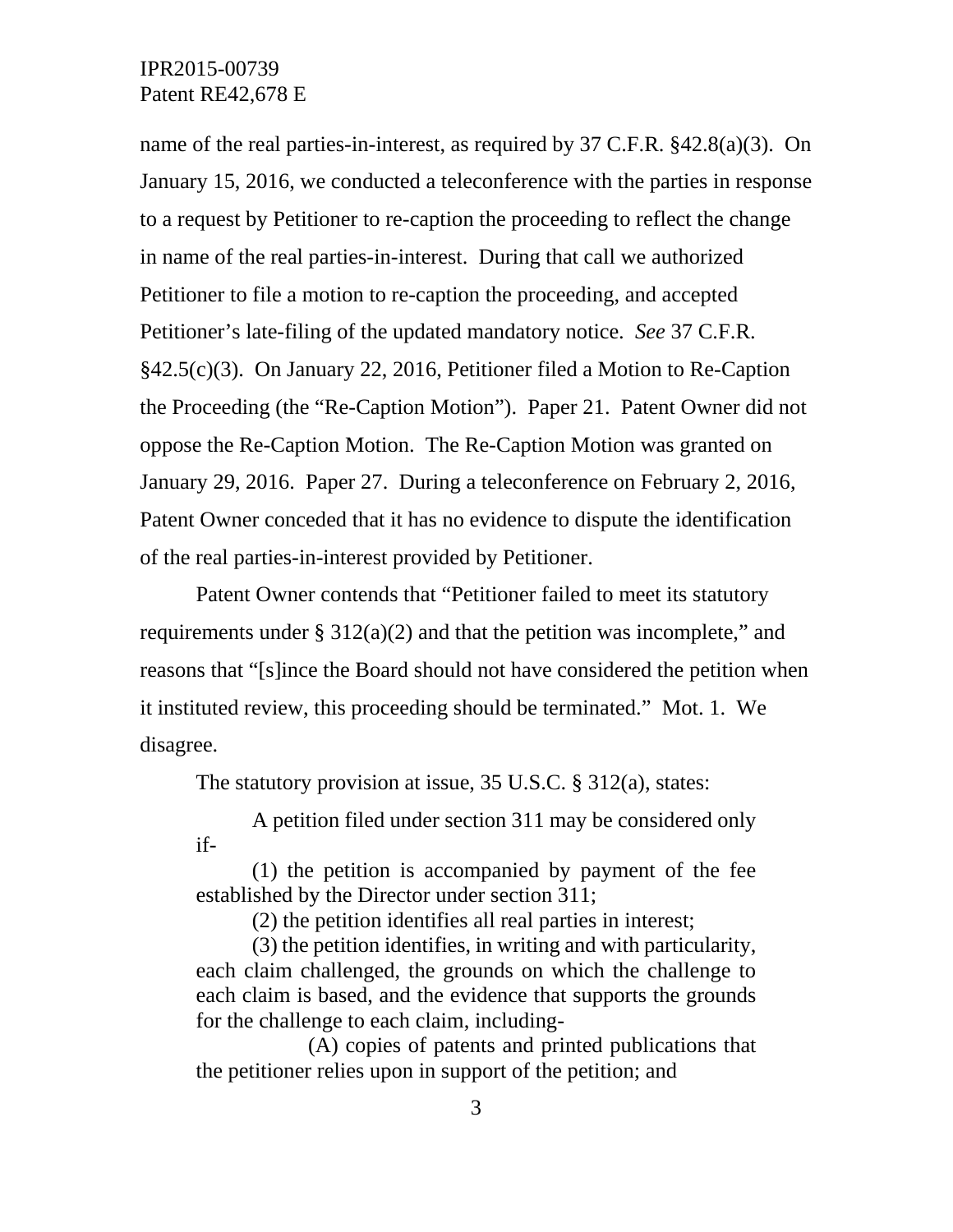(B) affidavits or declarations of supporting evidence and opinions, if the petitioner relies on expert opinions;

(4) the petition provides such other information as the Director may require by regulation; and

(5) the petitioner provides copies of any of the documents required under paragraphs (2), (3), and (4) to the patent owner or, if applicable, the designated representative of the patent owner.

Contrary to Patent Owner's argument that, under  $\S 312(a)(2)$ , the Board

lacked jurisdiction to institute *inter partes* review in this proceeding, Patent

Owner has not shown that § 312(a) is jurisdictional. In *Elekta, Inc. v.* 

*Varian Medical Systems, Inc*., IPR2015-01401, slip op. 6–7, (December 31,

2015) (Paper 19) ("*Elekta*"), the decision explained, and we agree, that:

[T]he [Supreme] Court has "adopted a readily administrable bright line for determining whether to classify a statutory limitation as jurisdictional." *Sebelius* [*v. Auburn Reg'l Med. Ctr.*], 133 S. Ct. [817,] 824 [(2013)] (internal quotation marks omitted). That determination turns on "whether Congress has clearly stated that the rule is jurisdictional; absent such a clear statement, . . . courts should treat the restriction as nonjurisdictional in character." *Id*. (internal quotation marks and alteration omitted). Section 312(a)'s emphatic "may be considered only if" language does not make those requirements jurisdictional. *See Henderson* [*ex rel. Henderson v. Shinseki*], 562 U.S. [428,] [] 439 [(2011)] ("[W]e have rejected the notion that all mandatory prescriptions, *however emphatic*, are properly typed jurisdictional.") (internal quotation marks and alterations omitted, emphasis added). Because Congress has not clearly stated that it is jurisdictional, we treat  $\S 312(a)$  as nonjurisdictional in character. In particular, § 312(a)'s "Requirements of the Petition" are "[a]mong the types of rules that should not be described as jurisdictional" because they are "'claim-processing rules' . . . that seek to promote the orderly progress of litigation by requiring that the parties take certain procedural steps at certain specified times." *Henderson*, 562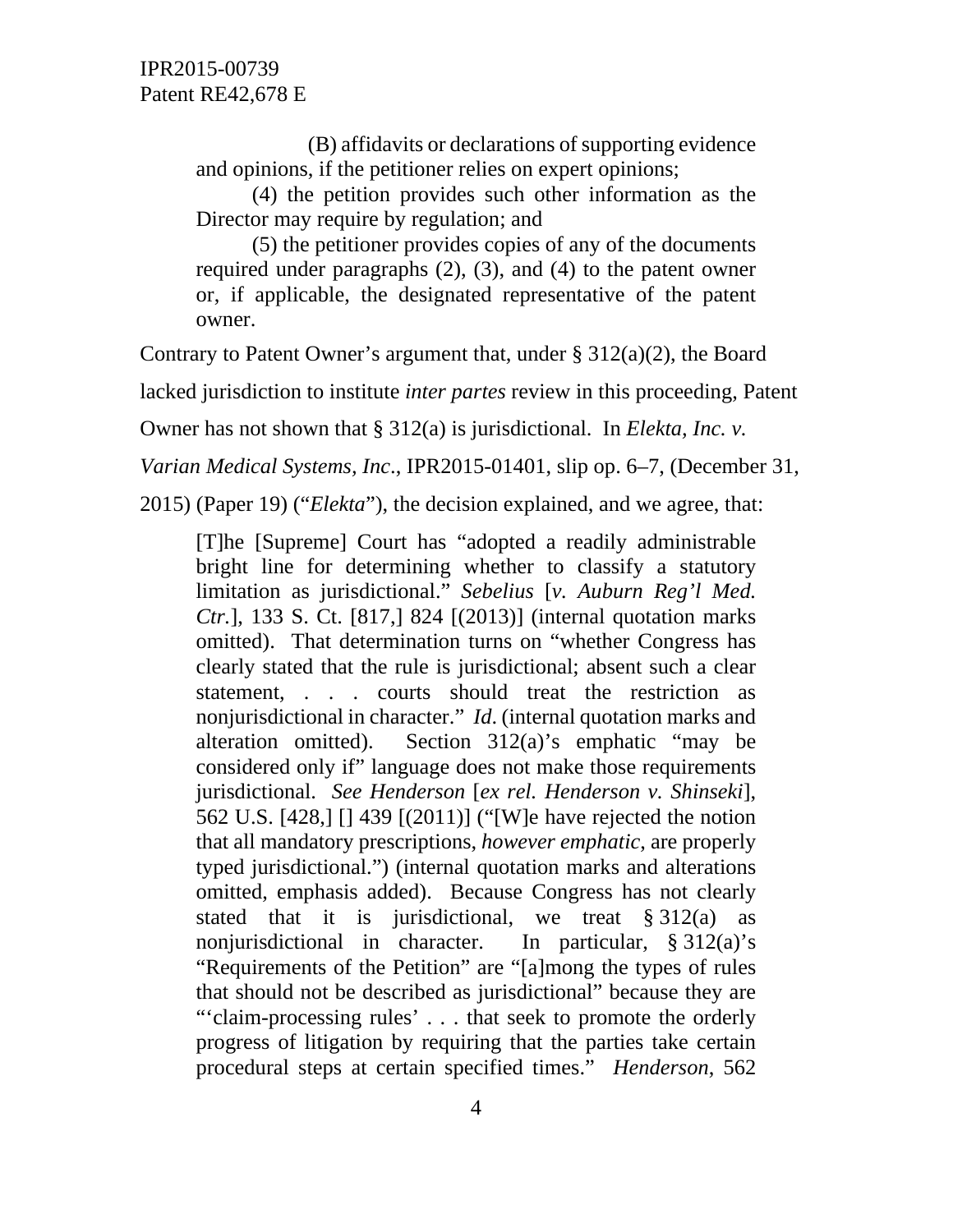U.S. at 435; *see id*. at 438 (holding that a statutory notice of appeal deadline required "[i]n order to obtain review by the Court of Appeals for Veterans Claims" was not jurisdictional); *see also Achates Reference Publ'g, Inc. v. Apple Inc.*, 803 F.3d 652, 658 (Fed. Cir. 2015) (holding that the § 315(b) time-bar does not implicate the Board's jurisdiction because the time bar "does not itself give the Board the power to invalidate a patent").

Simply stated, § 312(a) sets forth requirements that must be satisfied for the Board to give consideration to a petition, however, a lapse in compliance with those requirements does not deprive the Board of jurisdiction over the proceeding, or preclude the Board from permitting such lapse to be rectified. Applying Patent Owner's contrary logic that § 312(a) is jurisdictional would lead to absurd results. For example, if § 312(a) were jurisdictional, a patent owner could show at the conclusion of trial that a petitioner failed to attach to the petition a copy of a patent "relied upon in support of the petition," as required by  $\S 312(a)(3)(A)$ , and we would have no choice but to terminate the proceeding. Such a result contrary to the interests of justice weighs heavily against Patent Owner's contention that § 312(a) is jurisdictional.

The Board's rules further make clear that jurisdiction is not "lost" the moment a petition no longer identifies "all real parties in interest," as required by §  $312(a)(2)$ . It is apparent readily that over the course of a trial the identity of a real party in interest may change. Accordingly, 37 C.F.R. §42.8(a)(3) allows a party 21 days to provide the Board notice of a change in its identification of the real party in interest, without the loss of "jurisdiction" over the proceeding.

Patent Owner provides no argument in its Motion to undermine the reasoning in *Elekta*, with which we agree, that § 312(a) is not jurisdictional.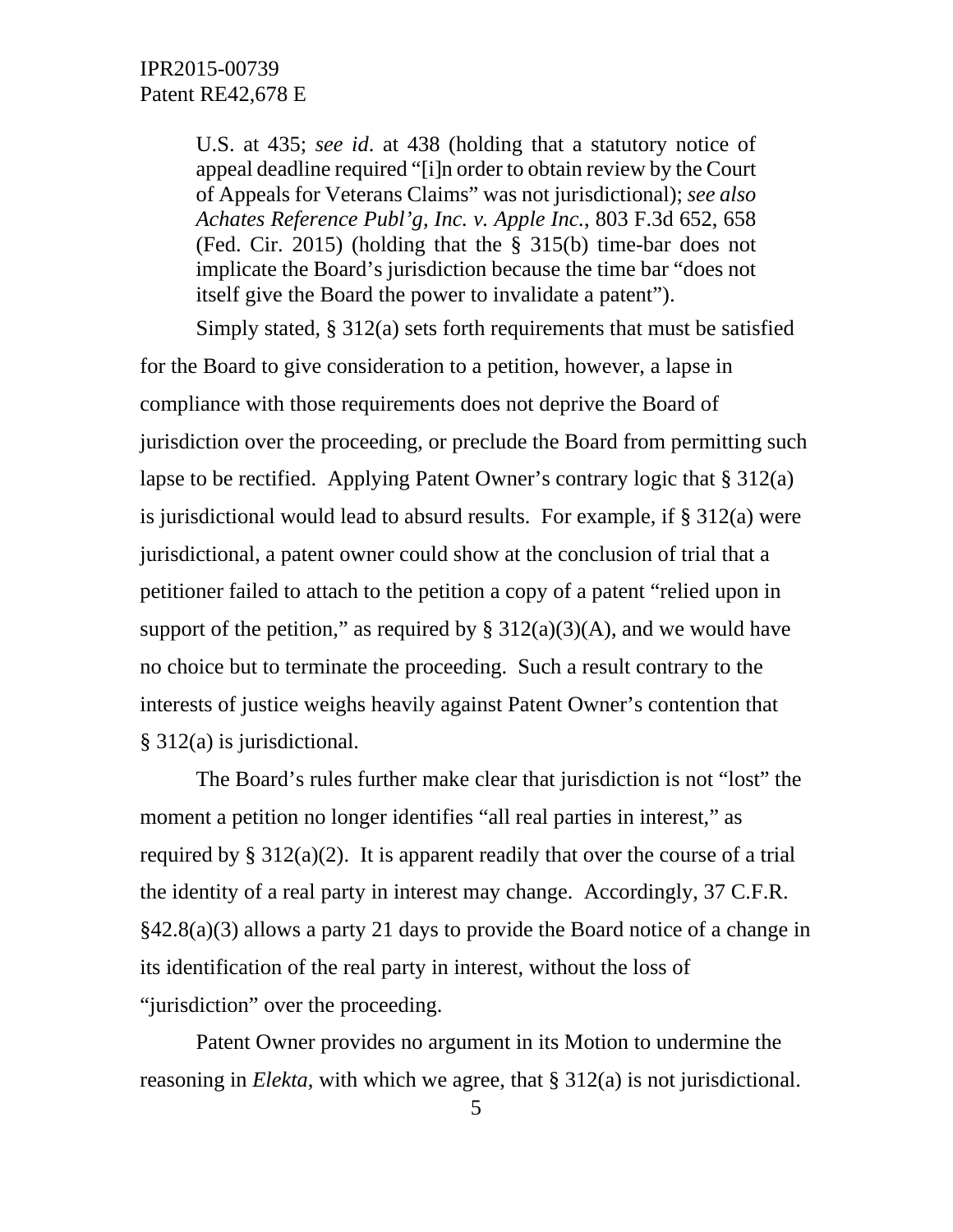Patent Owner contends that *Elekta* is "distinguishable" because in that case the "Board was able to consider the new [real party in interest] listed in the mandatory notice before it instituted review," is "not controlling" (as it is not a precedential decision), and "is inconsistent with many other Board cases that treat  $\S 312(a)$  as a threshold issue." Mot. 8–10. None of these arguments demonstrate that § 312(a) is jurisdictional, the very premise upon which Patent Owner's Motion is founded. Patent Owner directs us to no decision finding § 312(a) is jurisdictional, and simply stating that an issue is a "threshold" issue does not make it "jurisdictional," nor does the timing of the institution decision. Thus, having failed to demonstrate that  $\S 312(a)$  is jurisdictional, Patent Owner has not shown it is entitled to the relief requested.

Patent Owner's additional arguments generally fall outside the scope of what was authorized for the Motion, but do not otherwise support Patent Owner's request that the proceeding be terminated. Mot. 1–13. Patent Owner's argument that the Petition was incomplete is not correct. *Id*. at 1–5. There is no dispute that the Petition, when filed, identified all real parties in interest, and, therefore, the Petition was complete, was properly accorded a filing date, and was available to be "considered" under  $\S 312(a)$ . Accordingly, Patent Owner's argument that the Petition cannot be "corrected" under 37 C.F.R. § 42.106(b) is misplaced, as there was no need to "correct" the Petition (as opposed to updating the Petition with additional information concerning circumstances that arose after the Petition was filed). Thus, Patent Owner has not shown a need to assign a new filing date to the Petition. *Id*. at 3–4.

6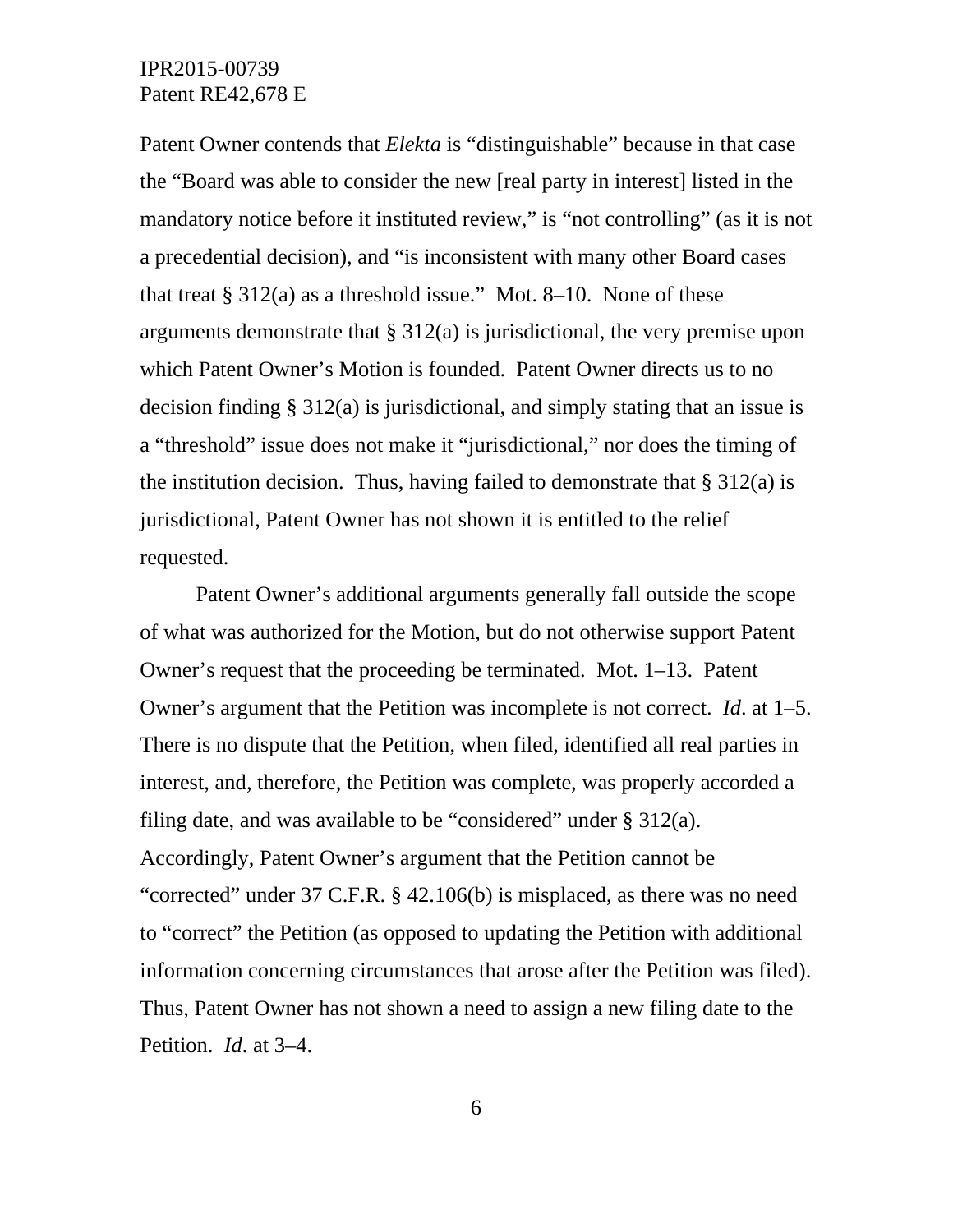Fundamentally, Patent Owner seeks to create an obligation on Petitioner to notify the Board of any change in the identity of a real party in interest before the Board issues an institution decision, notwithstanding that Petitioner does not know the date such a decision will be issued, and in disregard of our rule which provides 21 days to provide such notice. *See id*. at 6–8; *see also* 37 C.F.R. §42.5(c)(3) (providing the Board discretion to permit late-filing of the updated mandatory notice). Patent Owner has shown no sufficient support for imposing such an obligation, much less a jurisdictional requirement that would compel us to do so.

Similarly, Patent Owner's contention that the Board is offering Petitioner "a fully furnished opportunity for gamesmanship" has no merit. *See* Mot. 10–11. Petitioner disclosed on September 15, 2015, the new name of the real party in interest following the corporate reorganization. Patent Owner raised no issue with that disclosure for over four months, waiting until after we granted Petitioner's Re-Caption Motion, *without opposition from Patent Owner*, on January 29, 2016. We have considered all of Patent Owner's arguments and conclude that Patent Owner has failed to make the necessary showing that it is entitled to the extraordinary relief it seeks of termination of this proceeding.

Accordingly, it is:

ORDERED that Patent Owner's Motion to Terminate is *denied*.